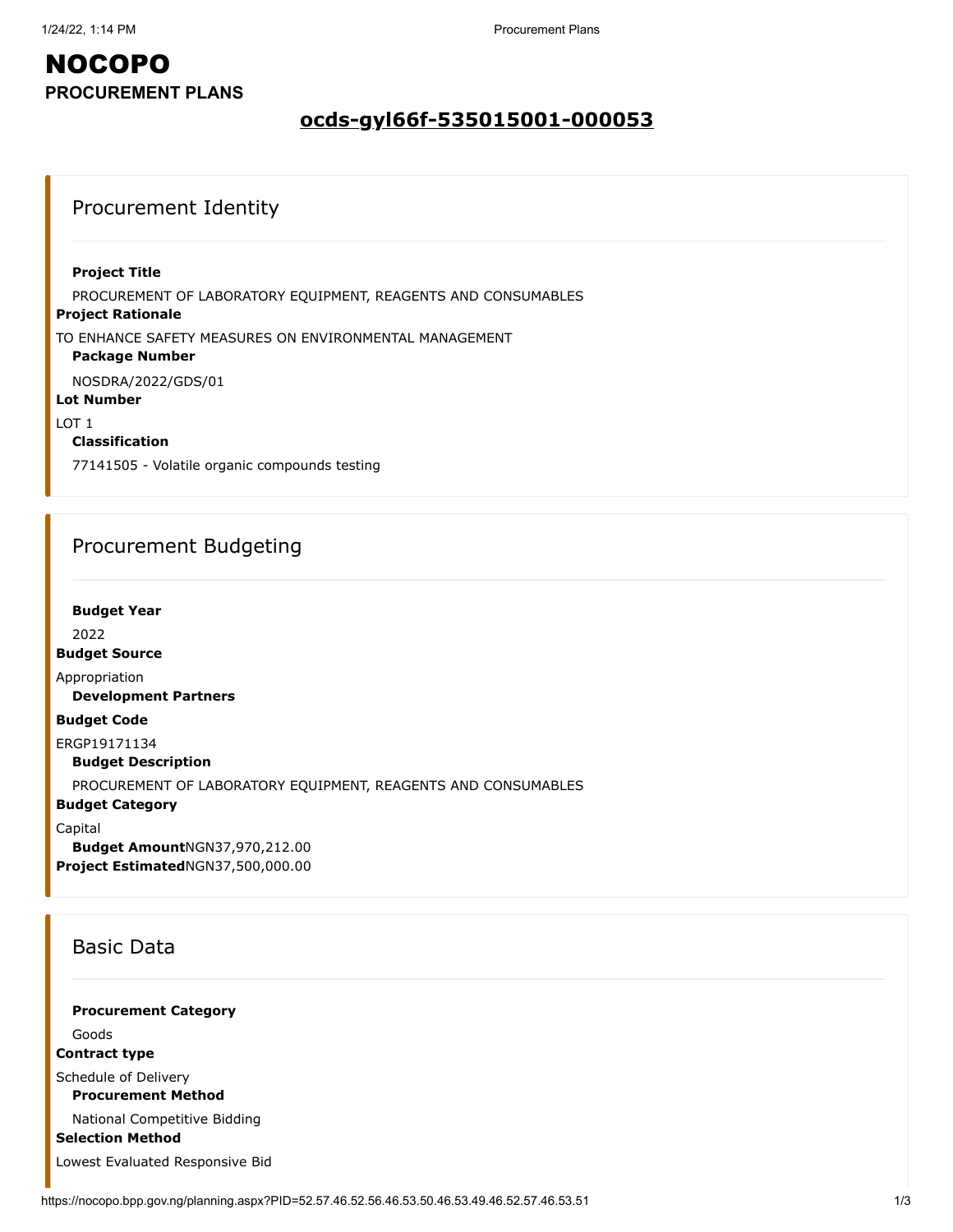Parastatal Tenders Board

**Qualification**

Post-Qualification **Review Type**

Post-Review

## Preparation for Solicitation

**Preparation of Bid Documents/Advert** from 2022-04-04 to 2022-04-10

### Invitation for Prequalification

**Is Prequalification applicable?** No **Planned Advertisement for Prequalification** from 2022-04-15 to 2022-04-28 **Planned Prequalification Opening** 2022-04-28 **Planned Prequalification Evaluation Approval** from 2022-05-13 to 2022-05-17 **Planned Prequalification Publishing**

2022-05-19

### Tendering Period

**Planned Tendering Period** from2022-04-18 to 2022-05-30 **Bid Opening Date**

#### 2022-05-30

**Planned Bid Evaluation Period** from 2022-05-31 to 2022-06-03 **Planned Procuring Entity Evaluation Approval** from 2022-06-06 to 2022-06-07 **Planned Issuance of Certificate of 'No Objection' for Evaluation Report** from 2022-06-08 to 2022-06-15

### Contract Finalization

**Planned Contract Award** from 2022-06-16 to 2022-06-23 **Planned Contract Period** from to **Planned Arrival of Goods** from 2022-07-08 to 2022-07-09 **Planned Substantial Completion Date** 2001-01-01 **Planned Final Acceptance** from2001-01-01 to 2001-01-01 **Action Party**FAKANDE FOLASHADE , ASSISTANT CHIEF PROCUREMENT OFFICER , folafak2001@yahoo.com , ''08169628156 **Champion**ABIODUN GIDADO , DIRECTOR , dagidado@yahoo.com , ''08036138408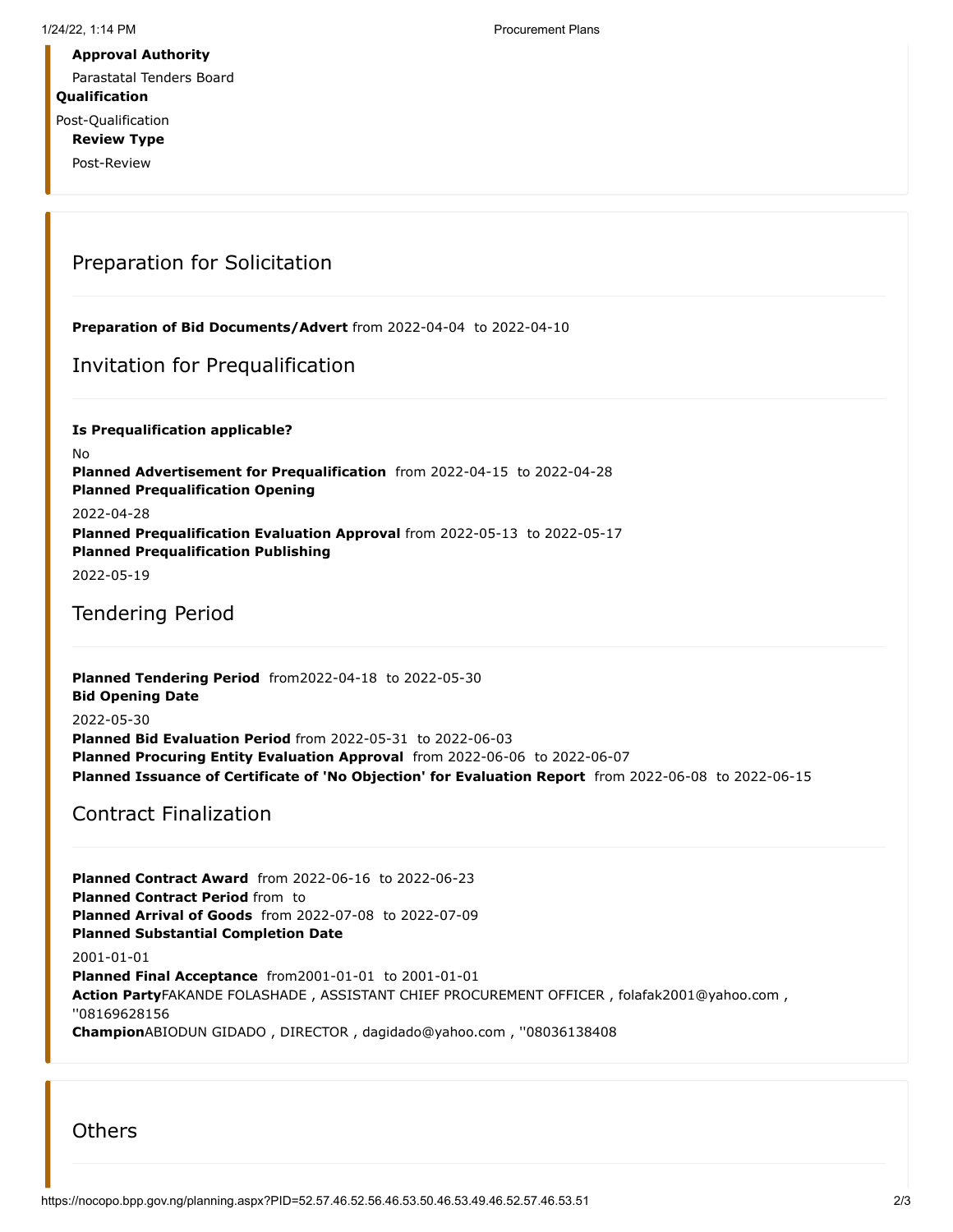**Project Location Do you want to publish this plan item?** Yes **Provide justification for non-disclosure/confidentiality**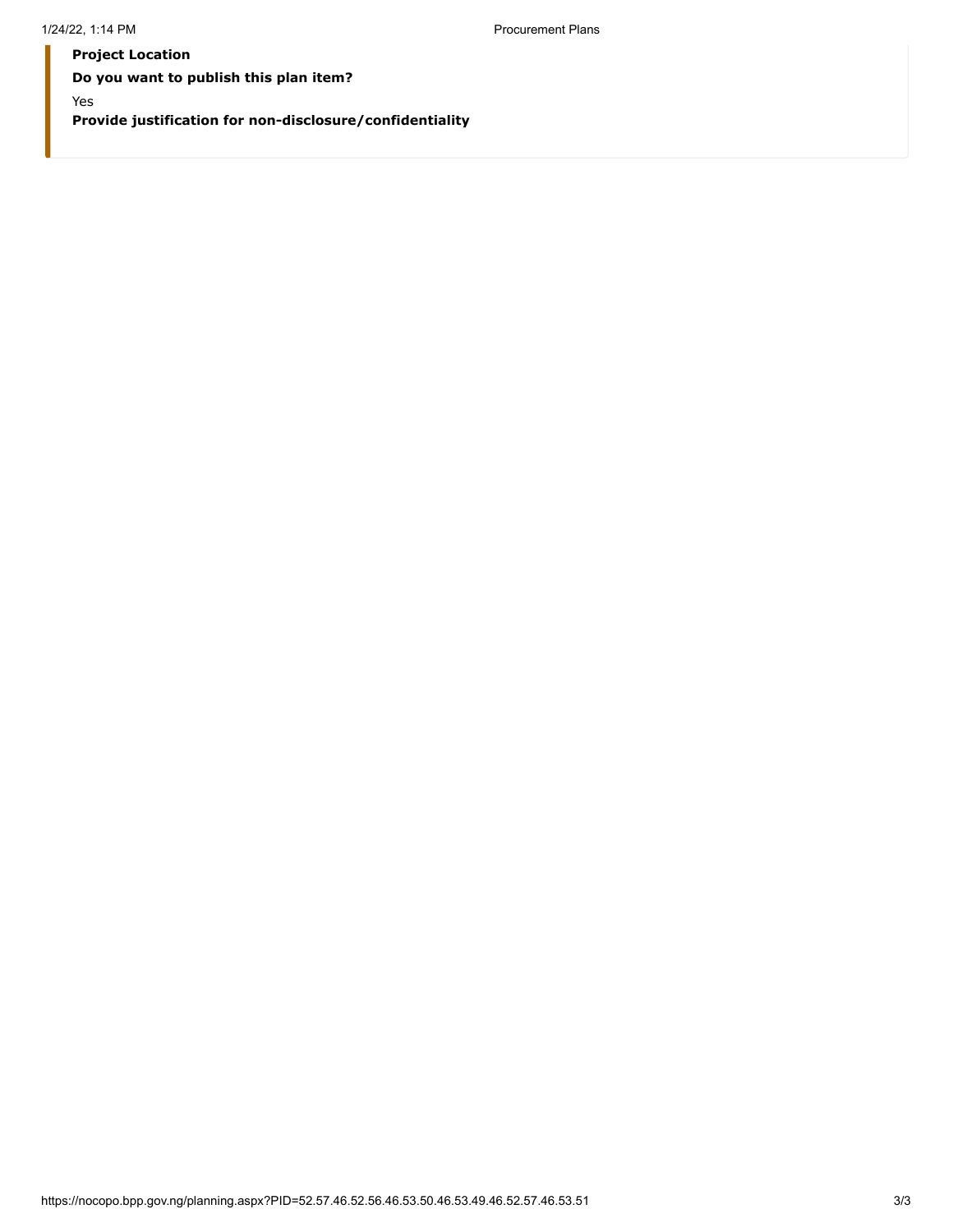### **ocds-gyl66f-535015001-000047**

### Procurement Identity

#### **Project Title**

**Project Rationale** PROCUREMENT OF OIL SPILL MONITORING EQUIPMENT FOR UNDERGROUND STORAGE INTEGRITY TEST AND MONITORING

TO ENHANCE SAFETY MEASURES ON ENVIRONMENTAL MANAGEMENT

#### **Package Number**

NOSDRA/2022/GDS/02

#### **Lot Number**

 $10T$  2

#### **Classification**

77101505 - Environmental monitoring

### Procurement Budgeting

#### **Budget Year**

2022

#### **Budget Source**

Appropriation

**Development Partners**

#### **Budget Code**

ERGP2171050

#### **Budget Description**

**Budget Category** PROCUREMENT OF OIL SPILL MONITORING EQUIPMENT FOR UNDERGROUND STORAGE INTEGRITY TEST AND MONITORING

Capital

**Budget Amount**NGN68,620,865.00 **Project Estimated**NGN67,980,500.00

### Basic Data

**Procurement Category**

Goods

**Contract type**

Schedule of Delivery

**Procurement Method**

National Competitive Bidding

**Selection Method**

Lowest Evaluated Responsive Bid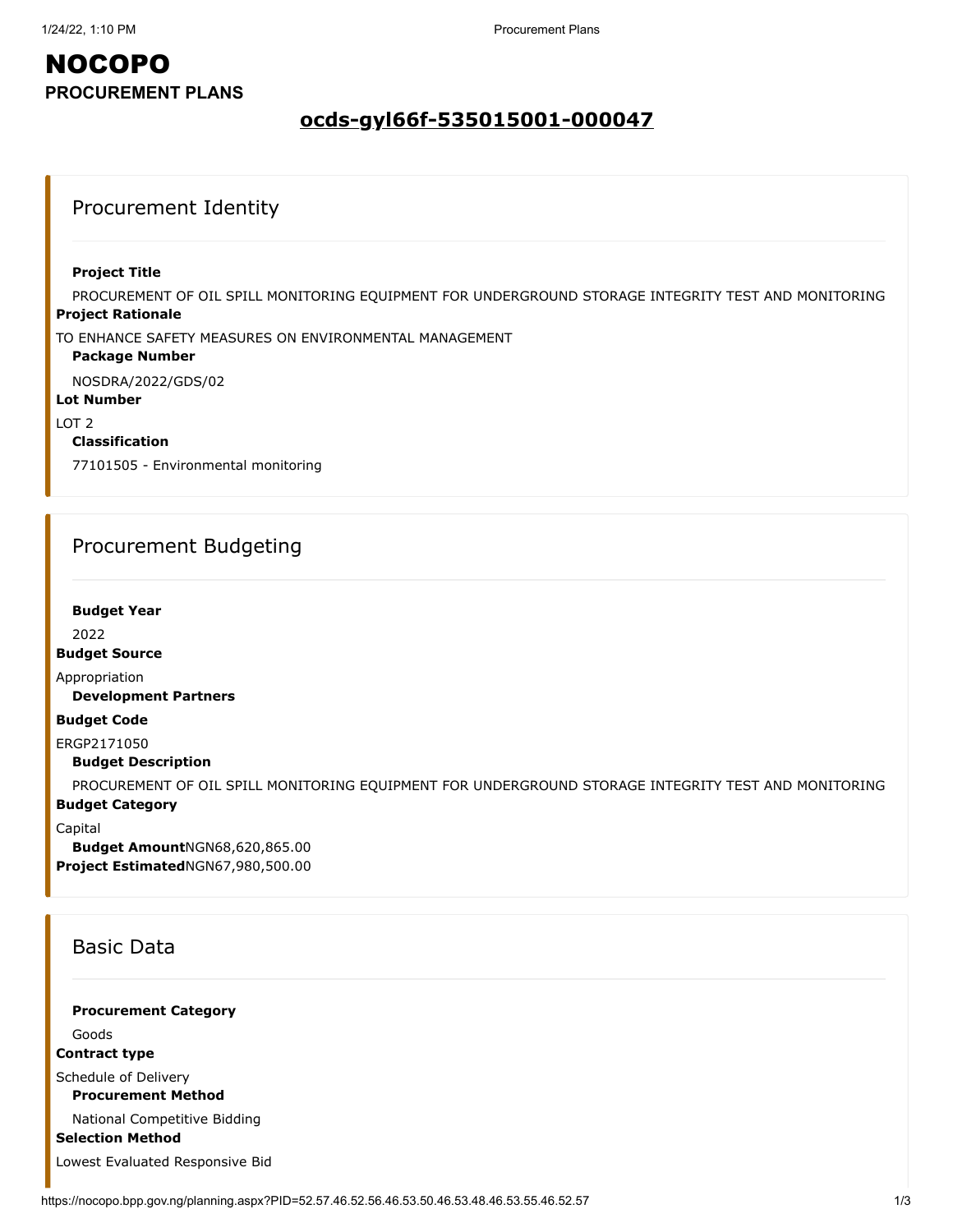Ministerial Tenders Board

#### **Qualification**

Post-Qualification **Review Type**

Post-Review

## Preparation for Solicitation

**Preparation of Bid Documents/Advert** from 2022-04-04 to 2022-04-10

### Invitation for Prequalification

**Is Prequalification applicable?** Yes **Planned Advertisement for Prequalification** from 2022-04-15 to 2022-04-28 **Planned Prequalification Opening** 2022-04-28 **Planned Prequalification Evaluation Approval** from 2022-05-13 to 2022-05-17 **Planned Prequalification Publishing**

2022-05-19

### Tendering Period

**Planned Tendering Period** from2022-06-03 to 2022-07-14 **Bid Opening Date**

#### 2022-07-14

**Planned Bid Evaluation Period** from 2022-07-16 to 2022-07-22 **Planned Procuring Entity Evaluation Approval** from 2022-07-28 to 2022-08-01 **Planned Issuance of Certificate of 'No Objection' for Evaluation Report** from 2022-08-07 to 2022-08-20

### Contract Finalization

**Planned Contract Award** from 2022-08-22 to 2022-08-29 **Planned Contract Period** from to **Planned Arrival of Goods** from 2022-09-20 to 2022-09-21 **Planned Substantial Completion Date** 2001-01-01 **Planned Final Acceptance** from2001-01-01 to 2001-01-01 **Action Party**FAKANDE FOLASHADE , ASSISTANT CHIEF PROCUREMENT OFFICER , folafak2001@yahoo.com , ''08169628156 **Champion**ABIODUN GIDADO , DIRECTOR , dagidado@yahoo.com , ''08036138408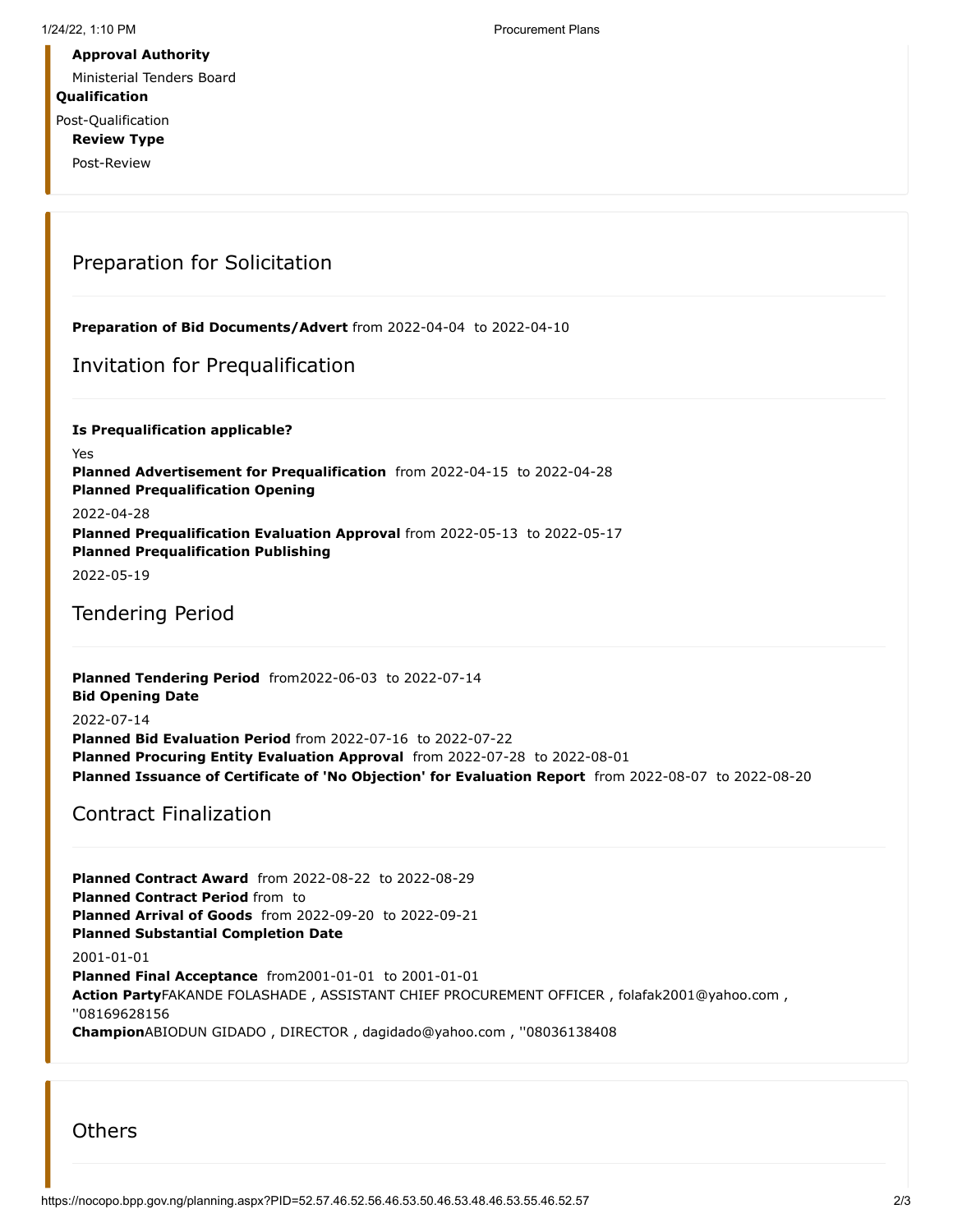**Project Location Do you want to publish this plan item?** Yes **Provide justification for non-disclosure/confidentiality**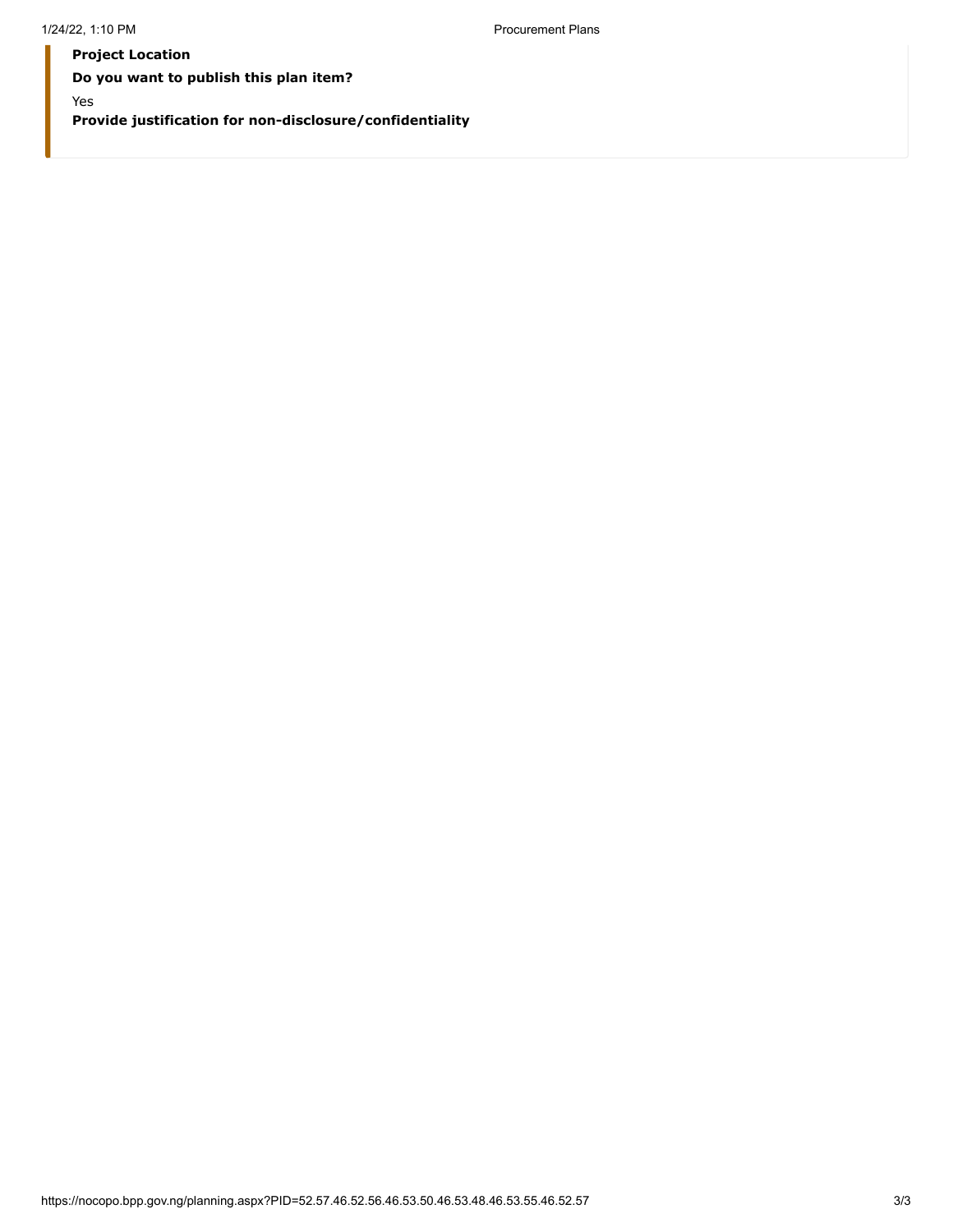### **ocds-gyl66f-535015001-000048**

### Procurement Identity

#### **Project Title**

**Project Rationale** DEVELOPMENT OF INFORMATION SYSTEM FRAMEWORK FOR OIL SPILL REPORTING, ASSESSMENT AND CLEAN-UP IN NIGE

TO ENHANCE SAFETY MEASURES ON ENVIRONMENTAL MANAGEMENT

#### **Package Number**

NOSDRA/2022/CS/05

#### **Lot Number**

LOT 5

#### **Classification**

77101505 - Environmental monitoring

### Procurement Budgeting

#### **Budget Year**

2022

#### **Budget Source**

Appropriation

**Development Partners**

#### **Budget Code**

ERGP19171120

**Budget Description**

DEVELOPMENT OF INFORMATION SYSTEM FRAMEWORK FOR OIL SPILL REPORTING, ASSESSMENT AND CLEAN-UP IN NIGE

#### **Budget Category**

Capital

**Budget Amount**NGN47,577,133.00 **Project Estimated**NGN46,950,000.00

### Basic Data

**Procurement Category**

Consultancy Services

#### **Contract type**

Lump Sum

**Procurement Method**

National Competitive Bidding

**Selection Method**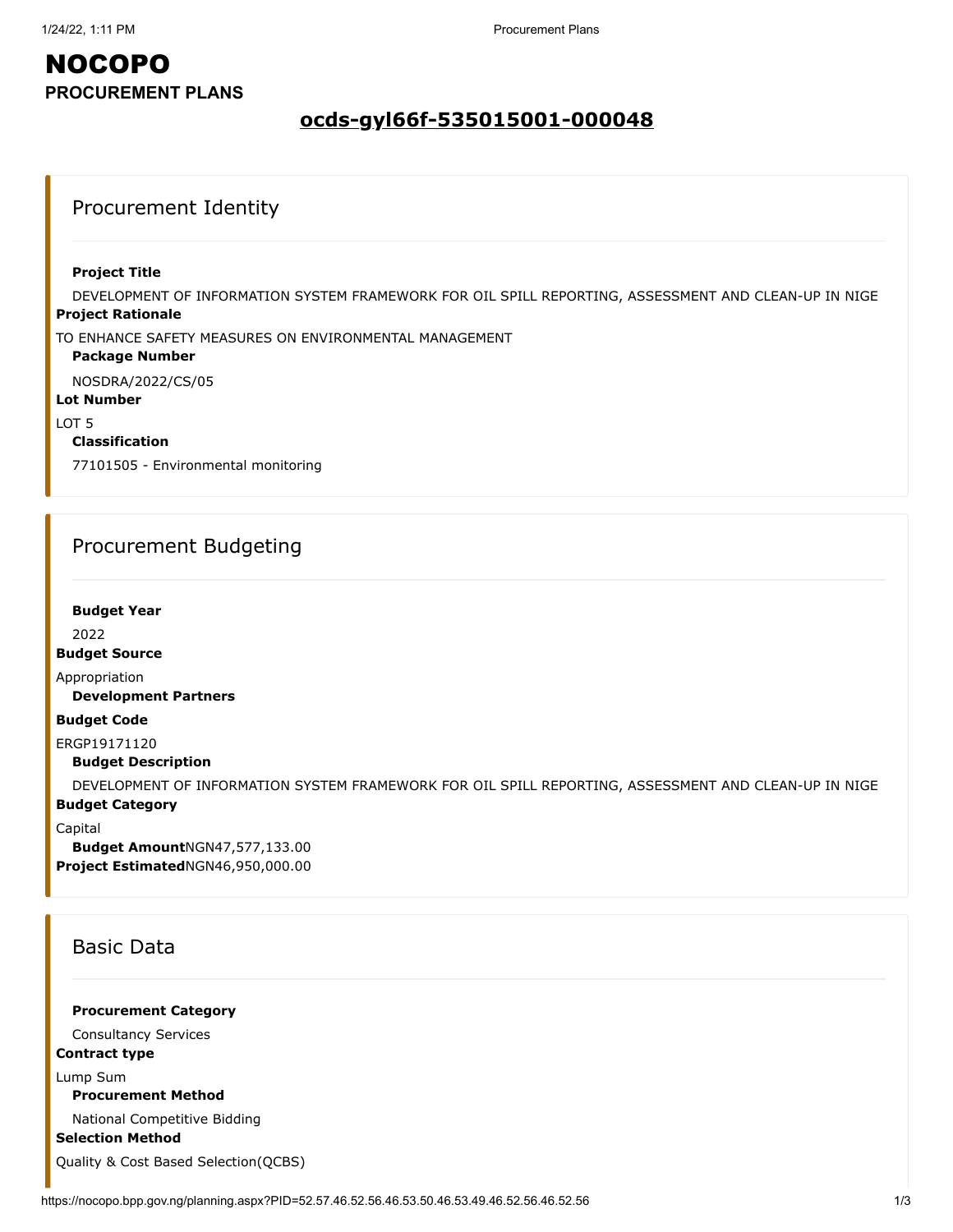Parastatal Tenders Board

**Qualification**

Post-Qualification **Review Type**

Post-Review

### Procurement Scheduling

### Preparation for Solicitation

**Preparation of Request for Proposal/Advert** from 2022-04-04 to 2022-04-10

Request for Expression of Interest (EoI)

**Is EoI applicable**

-1 **Planned Advertisement of EoI** from 2022-04-15 to2022-04-28 **Planned EoI Opening Event date** 2022-04-28 **Planned Evaluation of EoI** from 2022-05-13 to 2022-05-17 **Planned EoI Evaluation Report Approval** from 2022-05-23 to 2022-05-25 **Planned EoI Shortlist Publication Date Date**

2022-05-27

### Request for Proposals (RfP)

**Planned Invitation for Request for Proposals** from 2022-06-11 to 2022-07-10 **Planned Opening of Technical Proposal**

2022-07-10

### Proposals Evaluation & Negotiation

**Planned Technical Evaluation Report Approval** from 2022-07-12 to 2022-07-18 **Planned Opening of Financial Proposal**

2022-08-02

**Planned Final Evaluation Report (Technical & Financial)** from 2022-08-04 to 2022-08-10 **Is Negotiations Not Applicable?**

**Negotiations** from 2022-08-18 to 2022-08-20

**Planned Procuring Entity Evaluation Report Approval** from 2022-08-31 to 2022-09-04 **Planned Issuance of Certificate of 'No Objection' for Evaluation Report from** 2022-09-10 to 2022-09-23

Contract Finalization

#### **Planned Award Date** 2022-09-05 **Planned Submission of Final Report** from 2022-09-26 to 2022-09-30 **Planned Contract Period** from 2022-09-06 2022-09-08 to **Contract Period Days**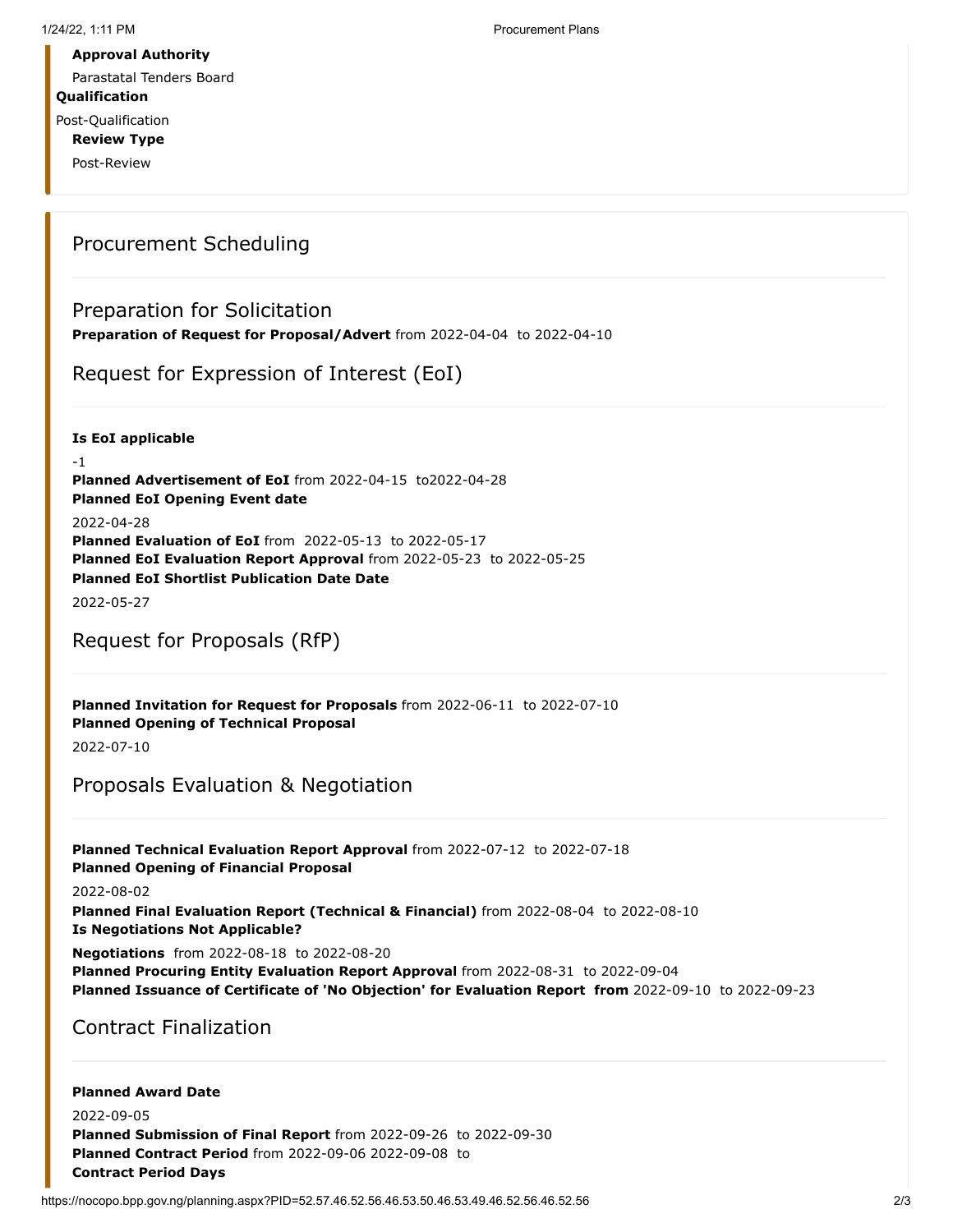14

## **Others**

#### **Project Location**

**Do you want to publish this plan item?**

Yes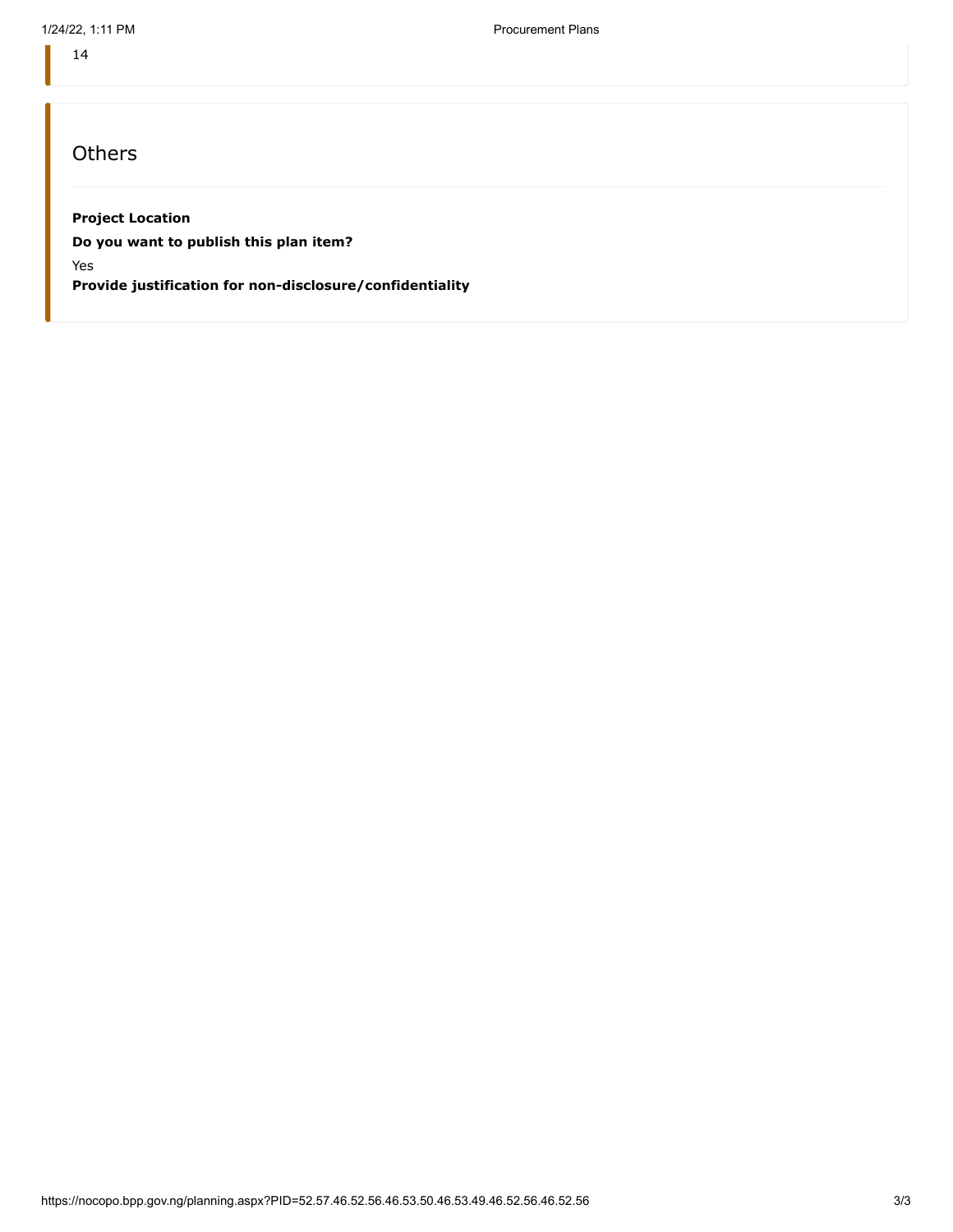### **ocds-gyl66f-535015001-000046**

### Procurement Identity

#### **Project Title**

DESIGN AND CONSTRUCTION OF WAREHOUSE/HANGER FOR SPACES ALLOCATED TO NOSDRA FOR DISPERSANTS AND FIRE

#### **Project Rationale**

TO ENHANCE SAFETY MEASURES ON ENVIRONMENTAL MANAGEMENT

#### **Package Number**

NOSDRA/2022/WKS/04

**Lot Number**

#### LOT 4

#### **Classification**

77111508 - Natural risks or hazards protection services

### Procurement Budgeting

#### **Budget Year**

2022

#### **Budget Source**

Appropriation

#### **Development Partners**

#### **Budget Code**

ERGP19171030

#### **Budget Description**

DESIGN AND CONSTRUCTION OF WAREHOUSE/HANGER FOR SPACES ALLOCATED TO NOSDRA FOR DISPERSANTS AND FIRE

#### **Budget Category**

Capital

**Budget Amount**NGN82,345,038.00 **Project Estimated**NGN81,500,000.00

### Basic Data

### **Procurement Category**

Works

### **Contract type**

BOQ

#### **Procurement Method**

National Competitive Bidding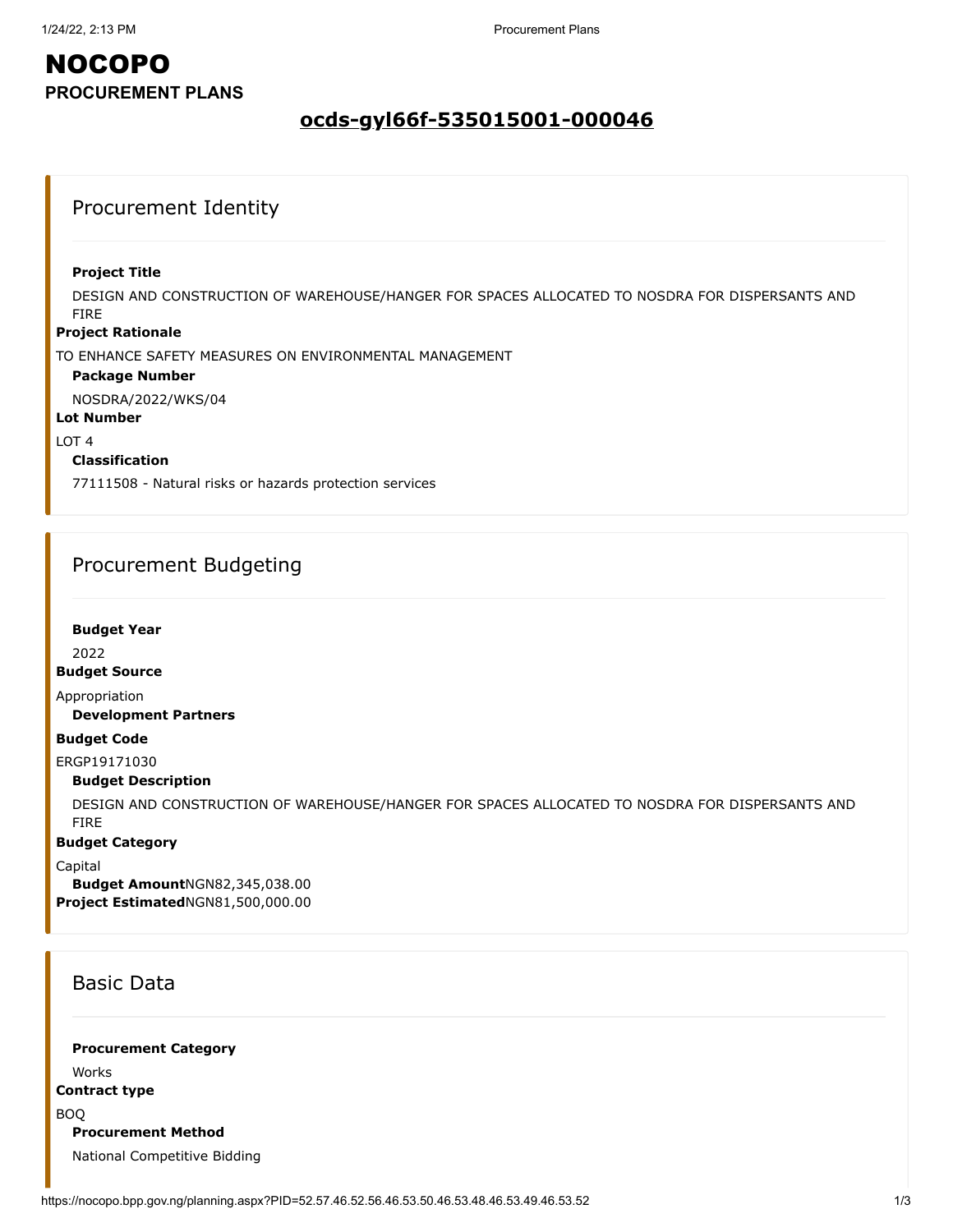#### **Selection Method**

Lowest Evaluated Responsive Bid

### **Approval Authority**

Parastatal Tenders Board

#### **Qualification**

Post-Qualification

**Review Type**

Post-Review

### Preparation for Solicitation

**Preparation of Bid Documents/Advert** from 2022-01-24 to 2022-01-30

Invitation for Prequalification

**Is Prequalification applicable?**

No

**Planned Advertisement for Prequalification** from 2022-02-04 to 2022-02-17 **Planned Prequalification Opening**

2022-02-17

**Planned Prequalification Evaluation Approval** from 2022-03-04 to 2022-03-08 **Planned Prequalification Publishing**

2022-03-10

Tendering Period

**Planned Tendering Period** from2022-03-25 to 2022-05-05 **Bid Opening Date** 2022-05-05 **Planned Bid Evaluation Period** from 2022-05-07 to 2022-05-13 **Planned Procuring Entity Evaluation Approval** from 2022-05-19 to 2022-05-23 **Planned Issuance of Certificate of 'No Objection' for Evaluation Report** from 2022-05-29 to 2022-06-11

### Contract Finalization

**Planned Contract Award** from 2022-05-24 to 2022-05-31 **Planned Contract Period** from to **Planned Arrival of Goods** from 2001-01-01 to 2001-01-01 **Planned Substantial Completion Date** 2022-08-04 **Planned Final Acceptance** from2022-11-01 to 2022-11-02 **Action Party**FAKANDE FOLASHADE , ASSISTANT CHIEF PROCUREMENT OFFICER , folafak2001@yahoo.com , ''08169628156

**Champion**ABIODUN GIDADO , DIRECTOR (PROC.) , dagidado@yahoo.com , ''08036138408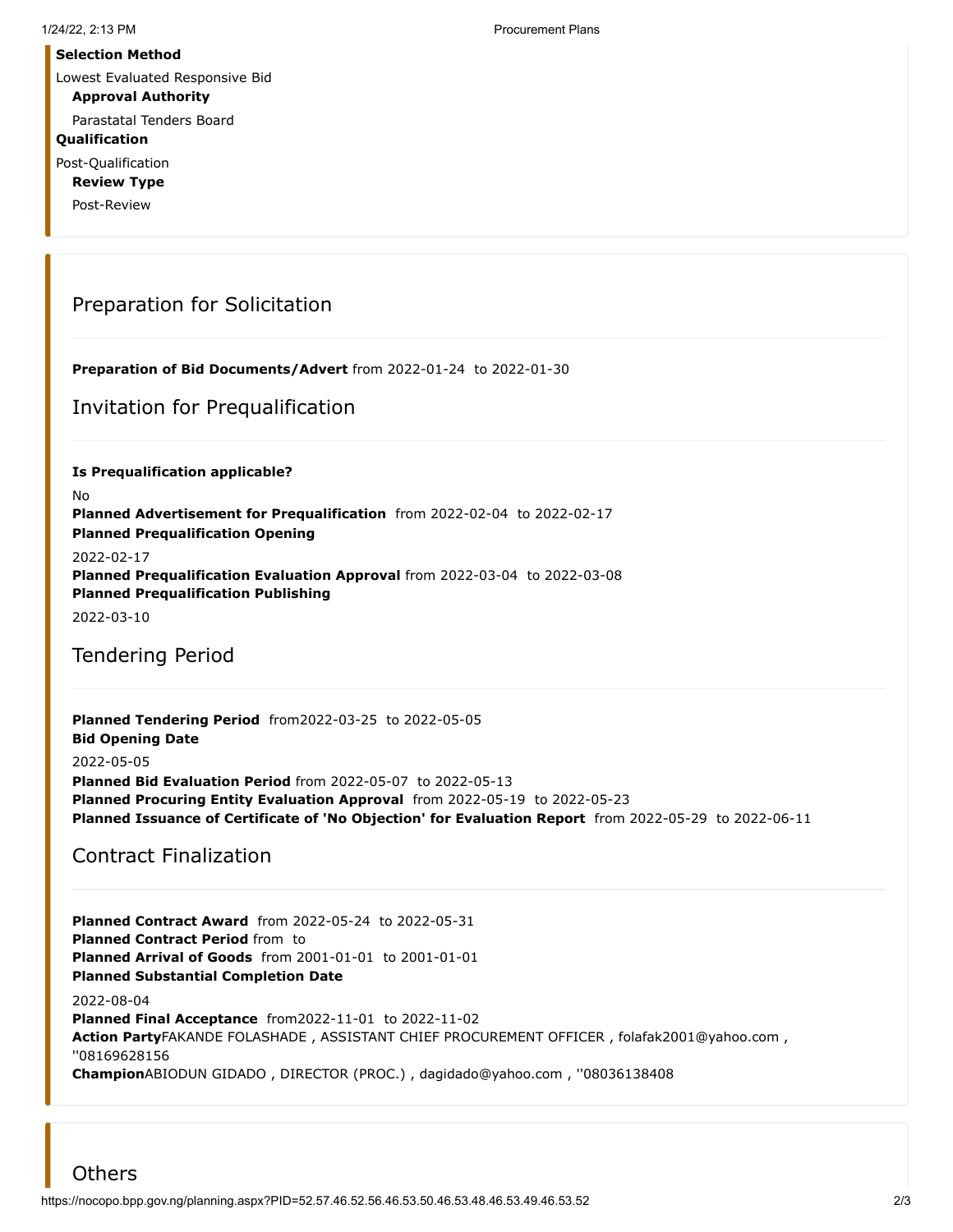#### **Project Location**

**Do you want to publish this plan item?**

Yes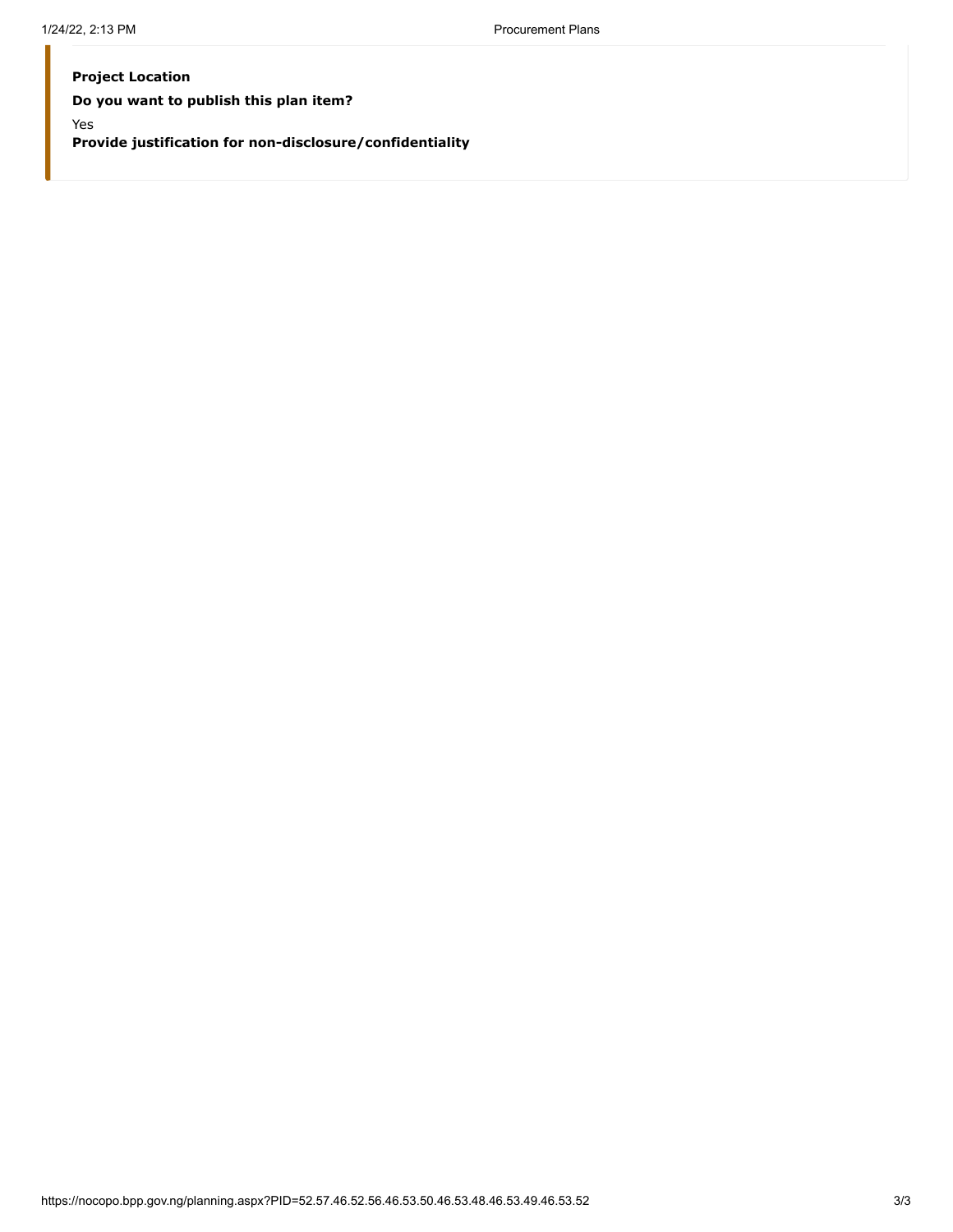### **ocds-gyl66f-535015001-000048**

### Procurement Identity

#### **Project Title**

**Project Rationale** DEVELOPMENT OF INFORMATION SYSTEM FRAMEWORK FOR OIL SPILL REPORTING, ASSESSMENT AND CLEAN-UP IN NIGE

TO ENHANCE SAFETY MEASURES ON ENVIRONMENTAL MANAGEMENT

#### **Package Number**

NOSDRA/2022/CS/05

#### **Lot Number**

LOT 5

#### **Classification**

77101505 - Environmental monitoring

### Procurement Budgeting

#### **Budget Year**

2022

#### **Budget Source**

Appropriation

**Development Partners**

#### **Budget Code**

ERGP19171120

**Budget Description**

DEVELOPMENT OF INFORMATION SYSTEM FRAMEWORK FOR OIL SPILL REPORTING, ASSESSMENT AND CLEAN-UP IN NIGE

#### **Budget Category**

Capital

**Budget Amount**NGN47,577,133.00 **Project Estimated**NGN46,950,000.00

### Basic Data

#### **Procurement Category**

Consultancy Services

### **Contract type**

Lump Sum

### **Procurement Method**

National Competitive Bidding

**Selection Method**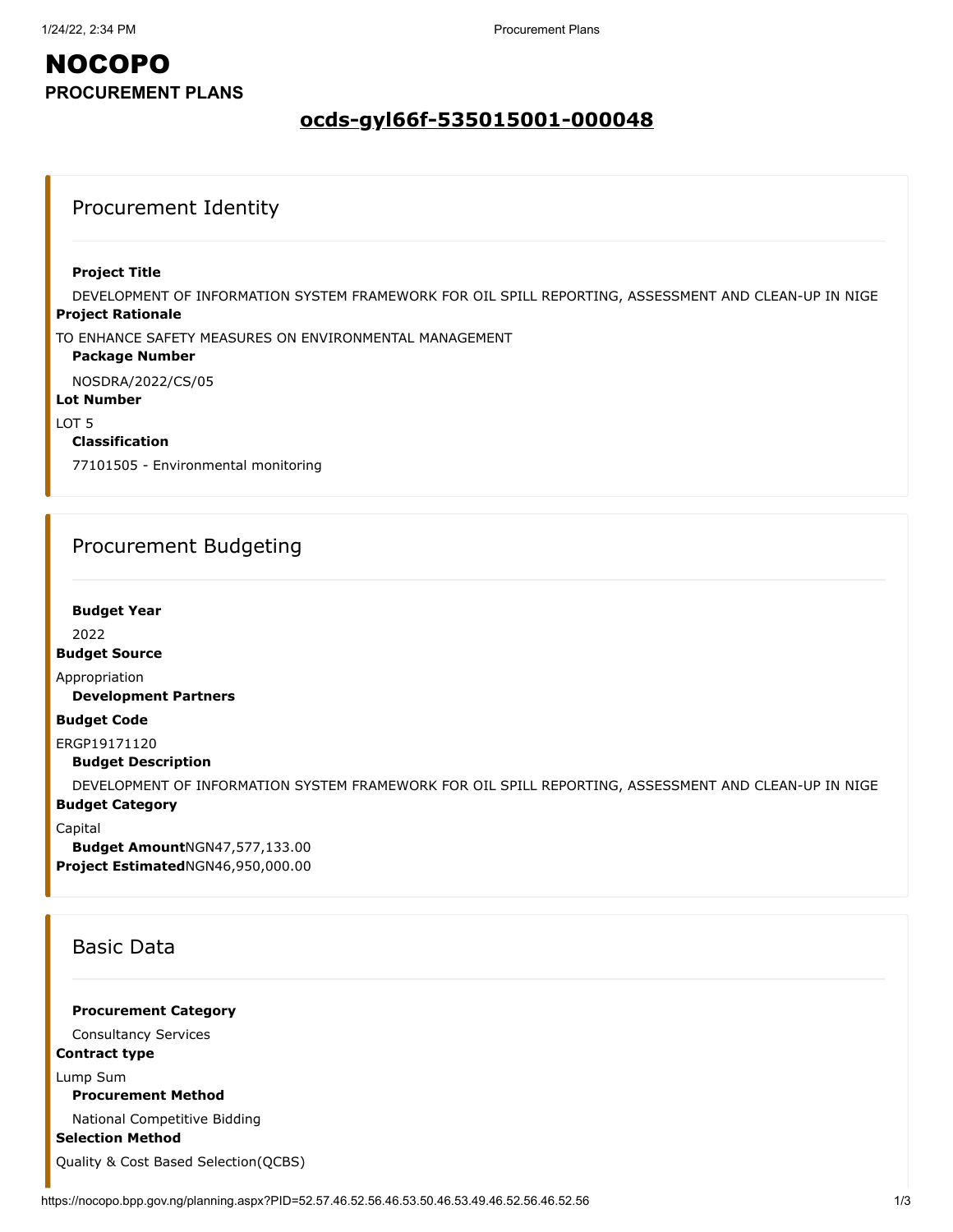Parastatal Tenders Board

**Qualification**

Post-Qualification **Review Type**

Post-Review

### Procurement Scheduling

### Preparation for Solicitation

**Preparation of Request for Proposal/Advert** from 2022-04-04 to 2022-04-10

Request for Expression of Interest (EoI)

**Is EoI applicable**

-1 **Planned Advertisement of EoI** from 2022-04-15 to2022-04-28 **Planned EoI Opening Event date** 2022-04-28 **Planned Evaluation of EoI** from 2022-05-13 to 2022-05-17 **Planned EoI Evaluation Report Approval** from 2022-05-23 to 2022-05-25 **Planned EoI Shortlist Publication Date Date**

2022-05-27

### Request for Proposals (RfP)

**Planned Invitation for Request for Proposals** from 2022-06-11 to 2022-07-10 **Planned Opening of Technical Proposal**

2022-07-10

## Proposals Evaluation & Negotiation

**Planned Technical Evaluation Report Approval** from 2022-07-12 to 2022-07-18 **Planned Opening of Financial Proposal**

2022-08-02

**Planned Final Evaluation Report (Technical & Financial)** from 2022-08-04 to 2022-08-10 **Is Negotiations Not Applicable?**

**Negotiations** from 2022-08-18 to 2022-08-20

**Planned Procuring Entity Evaluation Report Approval** from 2022-08-31 to 2022-09-04 **Planned Issuance of Certificate of 'No Objection' for Evaluation Report from** 2022-09-10 to 2022-09-23

Contract Finalization

#### **Planned Award Date** 2022-09-05 **Planned Submission of Final Report** from 2022-09-26 to 2022-09-30 **Planned Contract Period** from 2022-09-06 2022-09-08 to **Contract Period Days**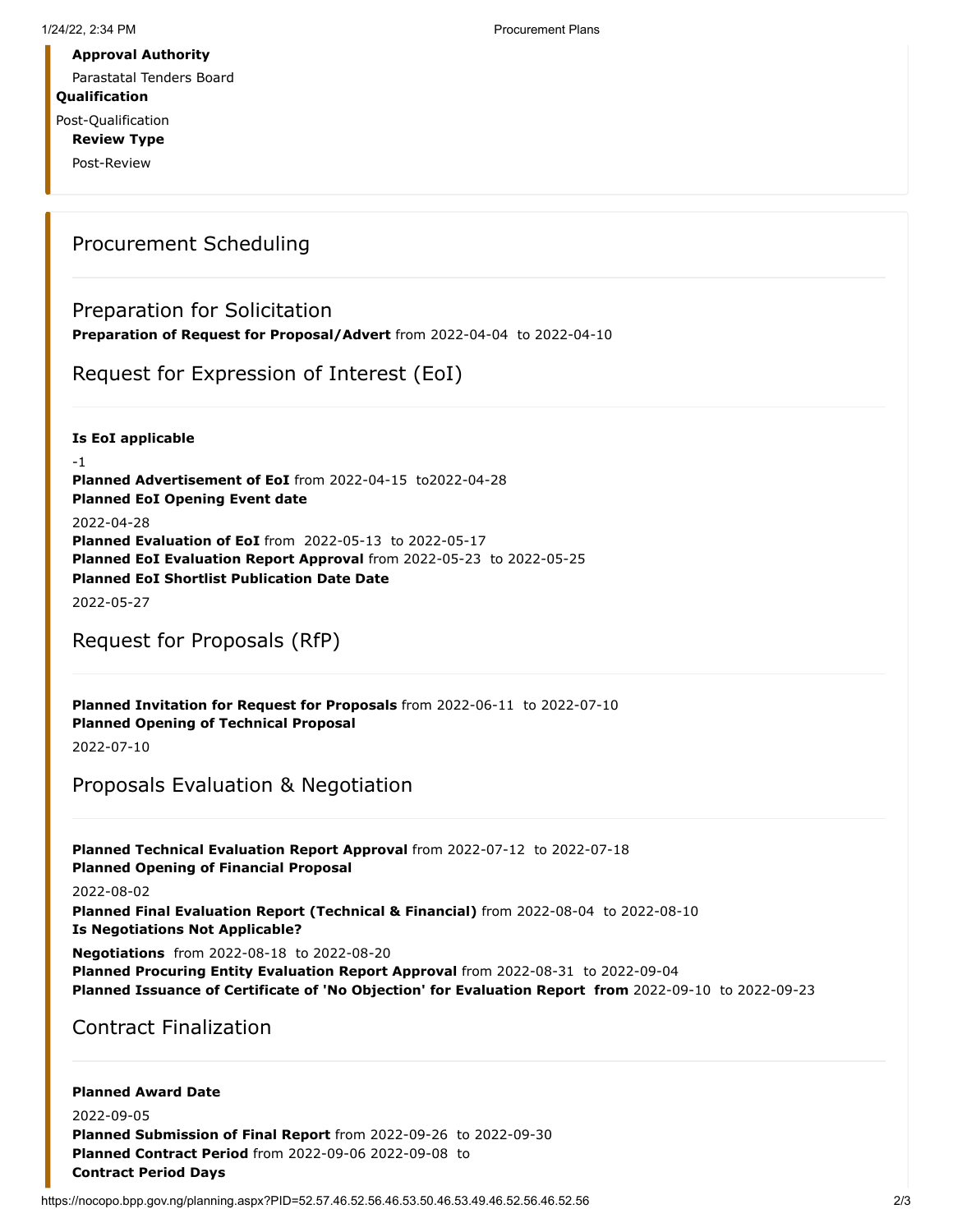14

## **Others**

#### **Project Location**

**Do you want to publish this plan item?**

Yes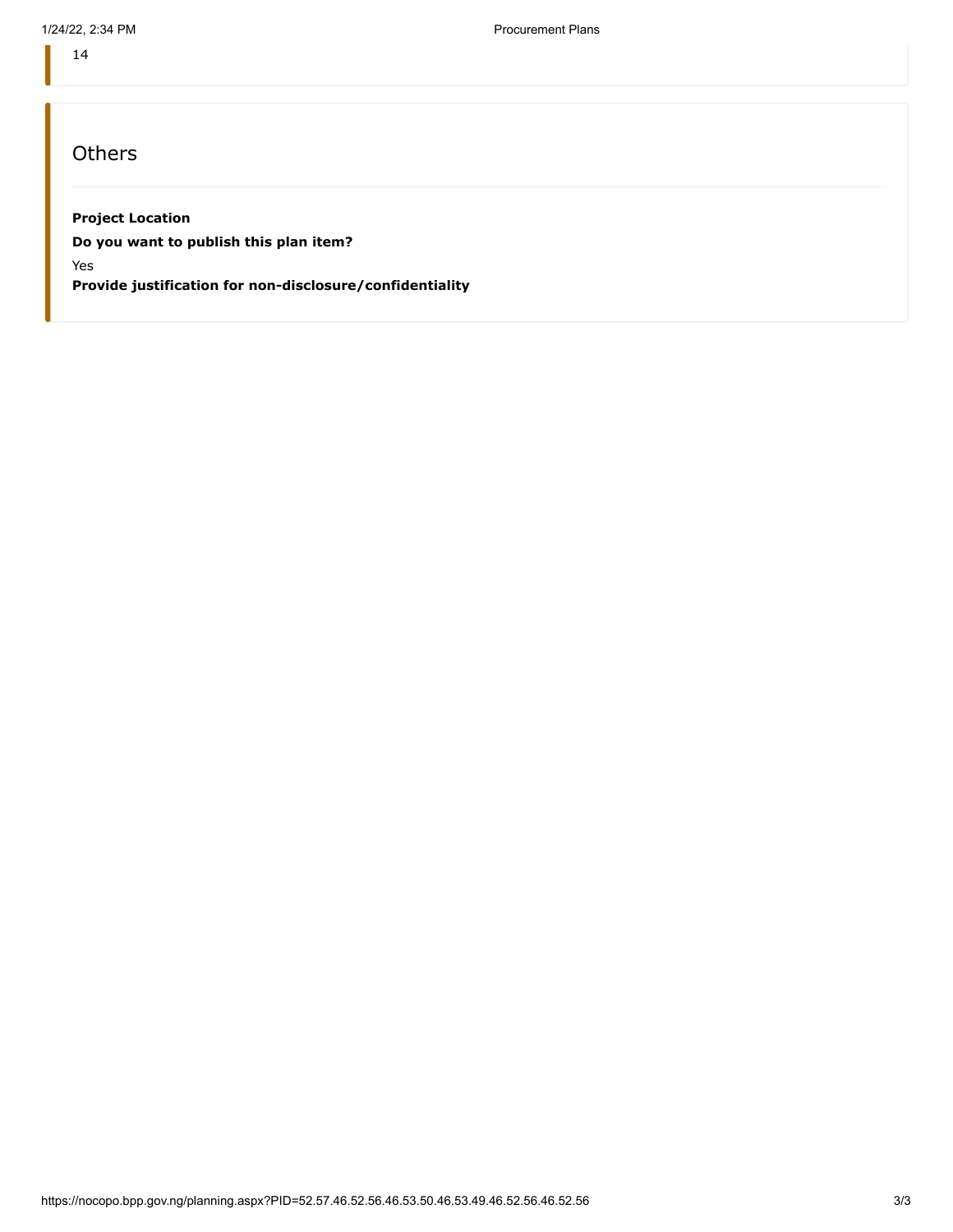### **ocds-gyl66f-535015001-000055**

### Procurement Identity

#### **Project Title**

DEVELOPMENT OF REGULATIONS AND STANDARDS FOR RECYCLING OF SPENT OIL IN NIGERIA

#### **Project Rationale**

TO PROVIDE HEALTHY ENVIRONMENT FOR SUSTAINABLE DEVELOPMENT

#### **Package Number**

NOSDRA/2022/CS/06

#### **Lot Number**

LOT 6

#### **Classification**

77101502 - Environmental standards

### Procurement Budgeting

#### **Budget Year**

2022

#### **Budget Source**

Appropriation

**Development Partners**

#### **Budget Code**

ERGP19171143

**Budget Description**

DEVELOPMENT OF REGULATIONS AND STANDARDS FOR RECYCLING OF SPENT OIL IN NIGERIA

#### **Budget Category**

Capital

**Budget Amount**NGN10,076,846.00 **Project Estimated**NGN9,800,000.00

### Basic Data

#### **Procurement Category**

Consultancy Services

### **Contract type**

Lump Sum

### **Procurement Method**

National Competitive Bidding

#### **Selection Method**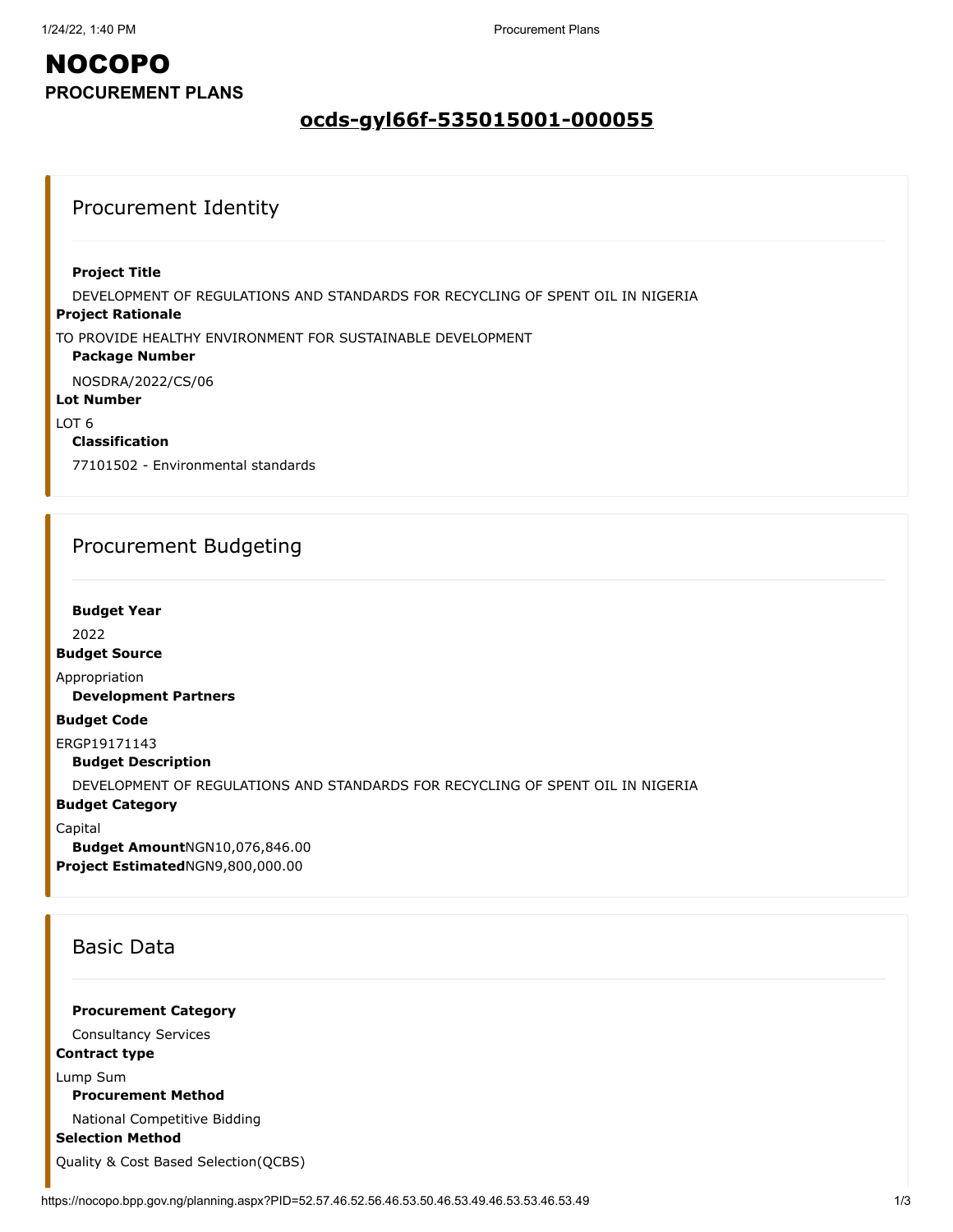### **Qualification**

Post-Qualification

**Review Type**

Post-Review

### Procurement Scheduling

### Preparation for Solicitation

**Preparation of Request for Proposal/Advert** from 2022-04-04 to 2022-04-10

### Request for Expression of Interest (EoI)

**Is EoI applicable**

-1 **Planned Advertisement of EoI** from 2022-04-15 to2022-04-28 **Planned EoI Opening Event date** 2022-04-28 **Planned Evaluation of EoI** from 2022-05-13 to 2022-05-17 **Planned EoI Evaluation Report Approval** from 2022-05-23 to 2022-05-25 **Planned EoI Shortlist Publication Date Date**

2022-05-27

### Request for Proposals (RfP)

**Planned Invitation for Request for Proposals** from 2022-06-13 to 2022-07-11 **Planned Opening of Technical Proposal**

2022-07-11

### Proposals Evaluation & Negotiation

**Planned Technical Evaluation Report Approval** from 2022-07-13 to 2022-07-18 **Planned Opening of Financial Proposal**

2022-07-19

**Planned Final Evaluation Report (Technical & Financial)** from 2022-07-20 to 2022-07-22 **Is Negotiations Not Applicable?**

**Negotiations** from 2022-08-18 to 2022-08-20

**Planned Procuring Entity Evaluation Report Approval** from 2022-07-25 to 2022-07-27 **Planned Issuance of Certificate of 'No Objection' for Evaluation Report from** 2022-09-10 to 2022-09-23

## Contract Finalization

#### **Planned Award Date**

30

2022-08-01 **Planned Submission of Final Report** from 2022-08-08 to 2022-09-06 **Planned Contract Period** from 2022-08-02 2022-08-05 to **Contract Period Days**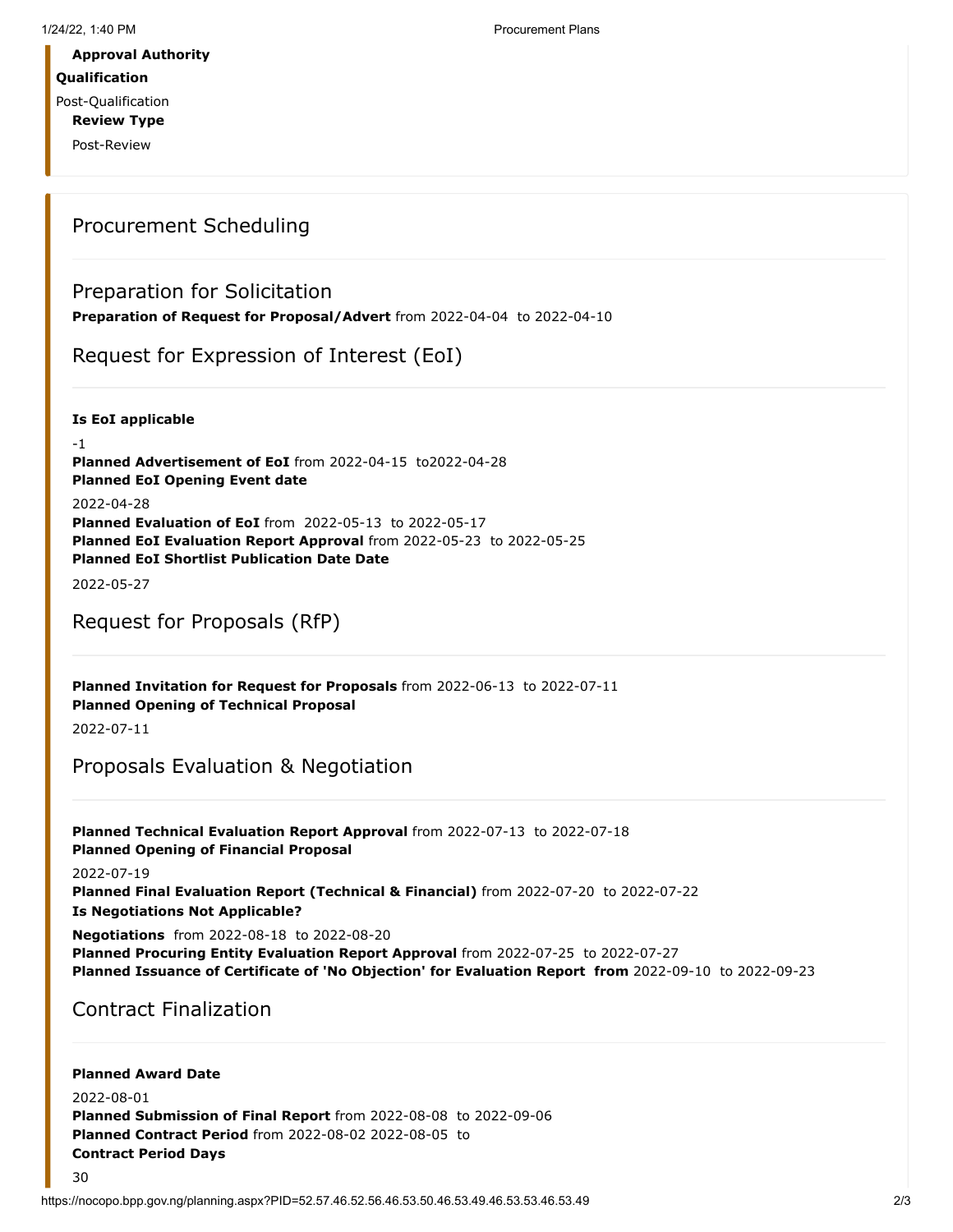### **Others**

#### **Project Location**

**Do you want to publish this plan item?**

Yes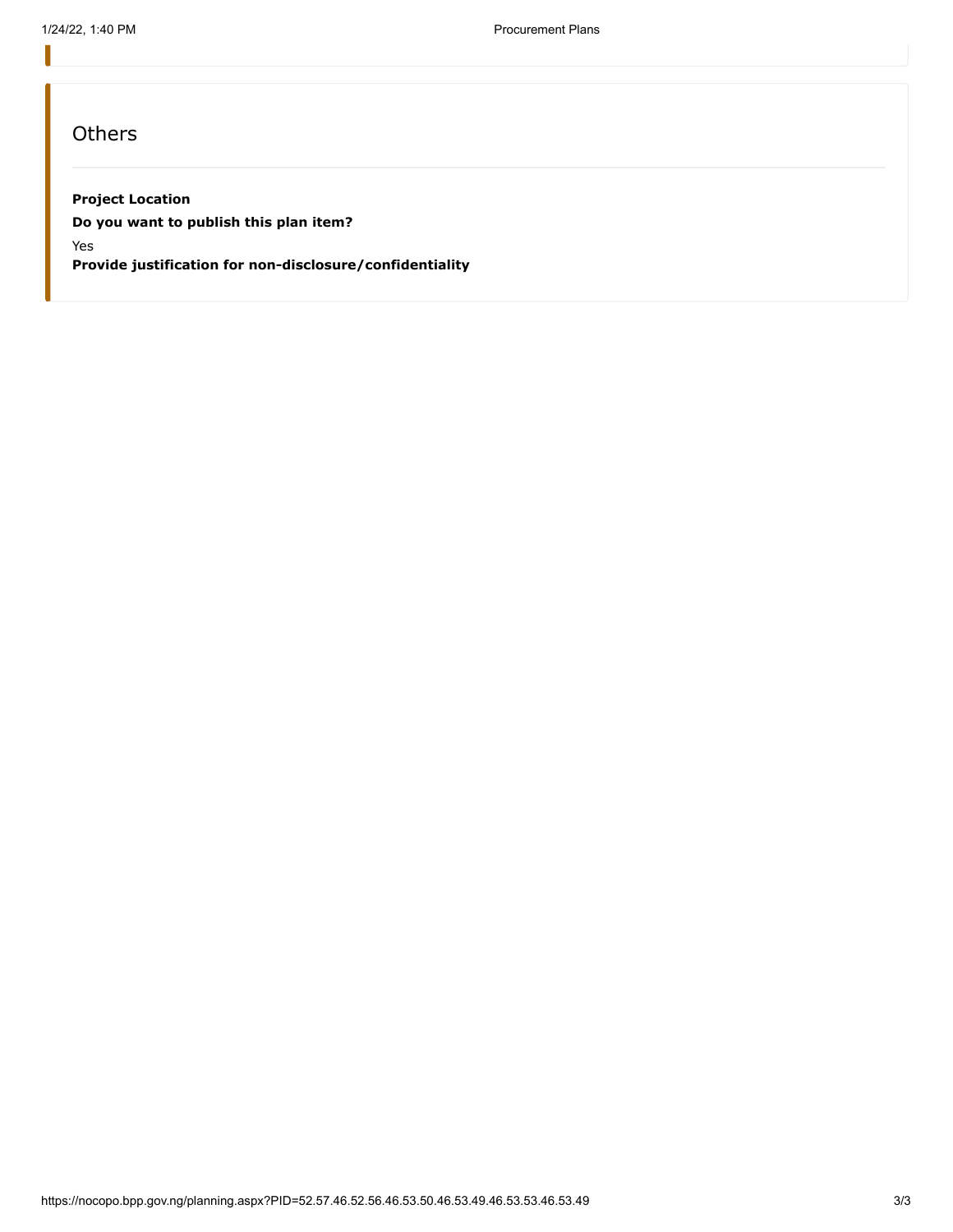### **ocds-gyl66f-535015001-000056**

### Procurement Identity

#### **Project Title**

**Project Rationale** DESIGN AND DEVELOPMENT OF SMART HYDROCARBON SPILLAGE DETECTION SYSTEM FOR THE DOWNSTREAM SECTOR

TO PROVIDE HEALTHY ENVIRONMENT FOR SUSTAINABLE DEVELOPMENT

#### **Package Number**

NOSDRA/2022/CS/07

#### **Lot Number**

LOT 7

#### **Classification**

77111508 - Natural risks or hazards protection services

### Procurement Budgeting

#### **Budget Year**

2022

**Budget Source**

Appropriation

**Development Partners**

#### **Budget Code**

ERGP202200794

**Budget Description**

DESIGN AND DEVELOPMENT OF SMART HYDROCARBON SPILLAGE DETECTION SYSTEM FOR THE DOWNSTREAM SECTOR

#### **Budget Category**

Capital

**Budget Amount**NGN50,000,000.00 **Project Estimated**NGN49,500,000.00

### Basic Data

**Procurement Category**

Consultancy Services

### **Contract type**

Lump Sum

**Procurement Method**

National Competitive Bidding

**Selection Method**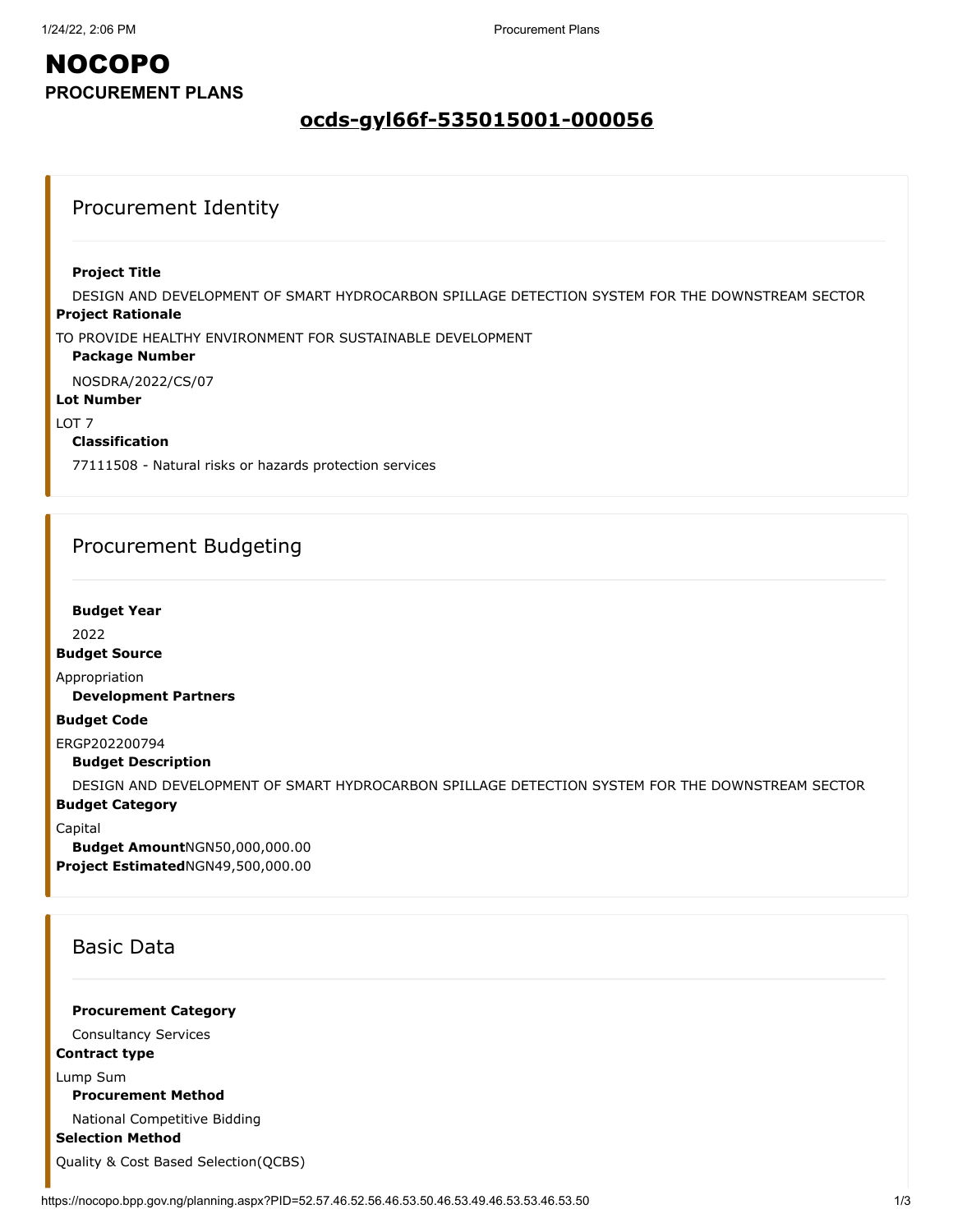Parastatal Tenders Board

**Qualification**

Post-Qualification **Review Type**

Post-Review

### Procurement Scheduling

### Preparation for Solicitation

**Preparation of Request for Proposal/Advert** from 2022-04-04 to 2022-04-10

Request for Expression of Interest (EoI)

**Is EoI applicable**

-1 **Planned Advertisement of EoI** from 2022-04-15 to2022-04-28 **Planned EoI Opening Event date** 2022-04-28 **Planned Evaluation of EoI** from 2022-05-13 to 2022-05-17 **Planned EoI Evaluation Report Approval** from 2022-05-23 to 2022-05-25 **Planned EoI Shortlist Publication Date Date**

2022-05-27

### Request for Proposals (RfP)

**Planned Invitation for Request for Proposals** from 2022-06-11 to 2022-07-10 **Planned Opening of Technical Proposal**

2022-07-10

## Proposals Evaluation & Negotiation

**Planned Technical Evaluation Report Approval** from 2022-07-11 to 2022-07-18 **Planned Opening of Financial Proposal**

2022-07-18

**Planned Final Evaluation Report (Technical & Financial)** from 2022-07-20 to 2022-07-22 **Is Negotiations Not Applicable?**

**Negotiations** from 2022-08-18 to 2022-08-20

**Planned Procuring Entity Evaluation Report Approval** from 2022-07-25 to 2022-07-29 **Planned Issuance of Certificate of 'No Objection' for Evaluation Report from** 2022-09-10 to 2022-09-23

Contract Finalization

#### **Planned Award Date**

2022-08-01 **Planned Submission of Final Report** from 2022-08-17 to 2022-08-31 **Planned Contract Period** from 2022-08-02 2022-08-16 to **Contract Period Days**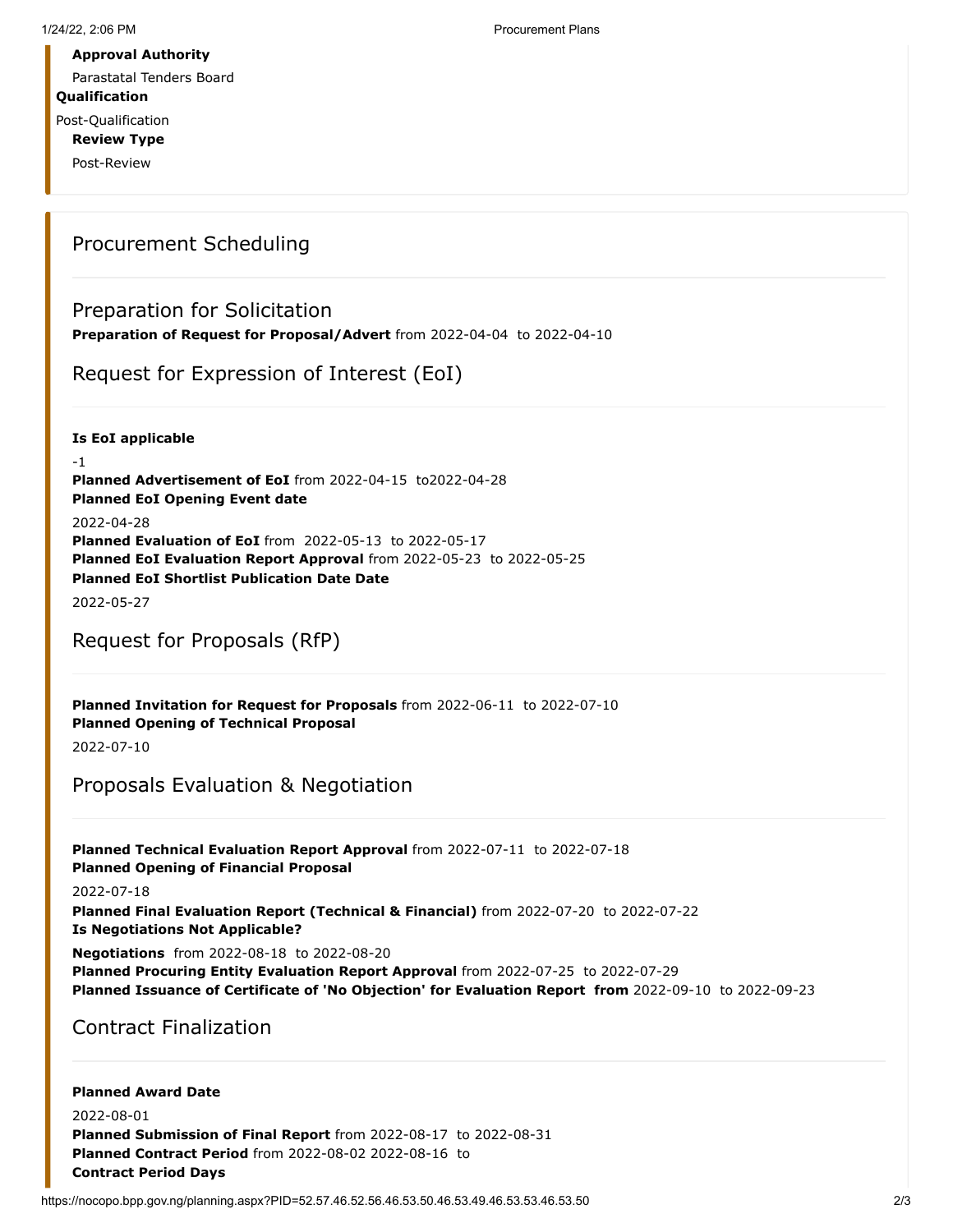14

## **Others**

#### **Project Location**

**Do you want to publish this plan item?**

Yes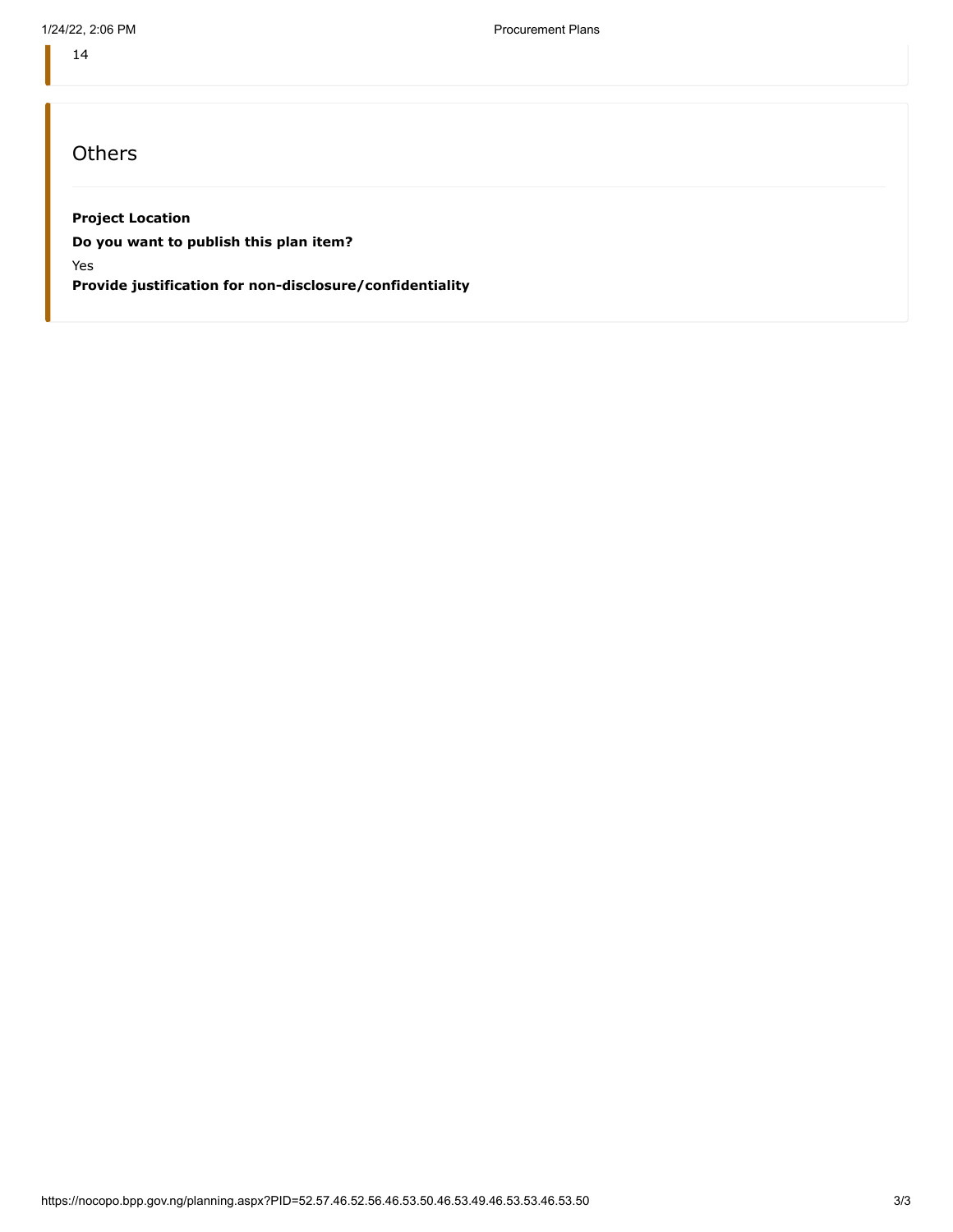### **ocds-gyl66f-535015001-000054**

### Procurement Identity

#### **Project Title**

MONITORING AND EVALUATION OF CAPITAL PROJECTS

#### **Project Rationale**

MONITORING AND EVALUATION OF CAPITAL PROJECTS

### **Package Number**

NOSDRA/2022/CS/08

### **Lot Number**

LOT 8

#### **Classification**

77101804 - Activity specific environmental auditing services

### Procurement Budgeting

**Budget Year**

2022

**Budget Source**

Appropriation

**Development Partners**

#### **Budget Code**

ERGP19171109

**Budget Description**

MONITORING AND EVALUATION OF CAPITAL PROJECTS

#### **Budget Category**

Capital

**Budget Amount**NGN22,873,622.00 **Project Estimated**NGN22,500,000.00

### Basic Data

**Procurement Category**

Consultancy Services

#### **Contract type**

Lump Sum

**Procurement Method**

National Competitive Bidding

**Selection Method**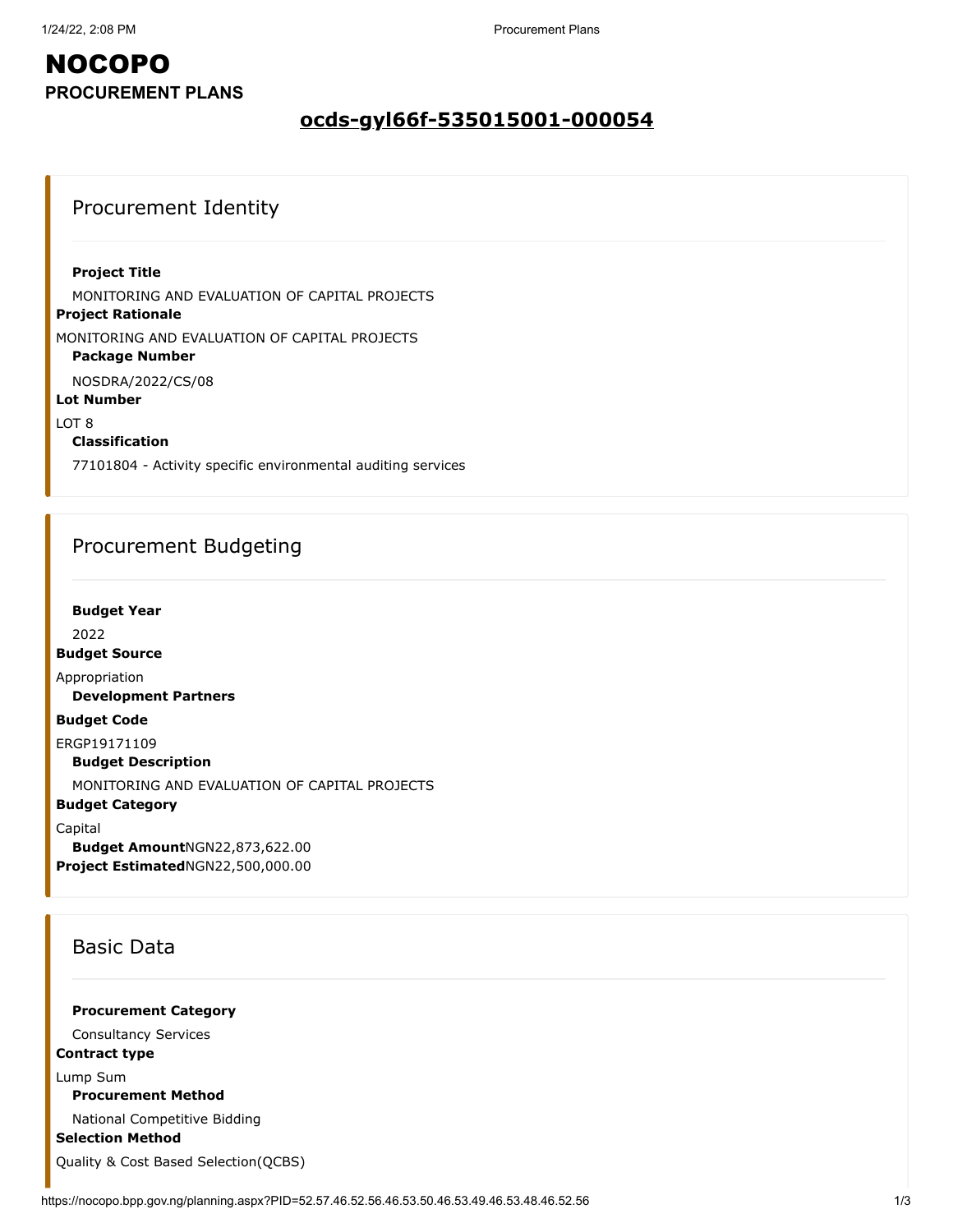Parastatal Tenders Board

**Qualification**

Post-Qualification **Review Type**

Post-Review

### Procurement Scheduling

### Preparation for Solicitation

**Preparation of Request for Proposal/Advert** from 2022-04-04 to 2022-04-10

Request for Expression of Interest (EoI)

**Is EoI applicable**

-1 **Planned Advertisement of EoI** from 2022-04-15 to2022-04-28 **Planned EoI Opening Event date** 2022-04-28 **Planned Evaluation of EoI** from 2022-05-13 to 2022-05-17 **Planned EoI Evaluation Report Approval** from 2022-05-23 to 2022-05-25 **Planned EoI Shortlist Publication Date Date**

2022-05-27

### Request for Proposals (RfP)

**Planned Invitation for Request for Proposals** from 2022-06-11 to 2022-07-10 **Planned Opening of Technical Proposal**

2022-07-10

## Proposals Evaluation & Negotiation

**Planned Technical Evaluation Report Approval** from 2022-07-12 to 2022-07-18 **Planned Opening of Financial Proposal**

2022-08-02

**Planned Final Evaluation Report (Technical & Financial)** from 2022-08-04 to 2022-08-10 **Is Negotiations Not Applicable?**

**Negotiations** from 2022-08-18 to 2022-08-20

**Planned Procuring Entity Evaluation Report Approval** from 2022-08-31 to 2022-09-04 **Planned Issuance of Certificate of 'No Objection' for Evaluation Report from** 2022-09-10 to 2022-09-23

Contract Finalization

### **Planned Award Date**

2022-09-05 **Planned Submission of Final Report** from 2022-09-22 to 2022-10-06 **Planned Contract Period** from 2022-09-12 2022-09-21 to **Contract Period Days**